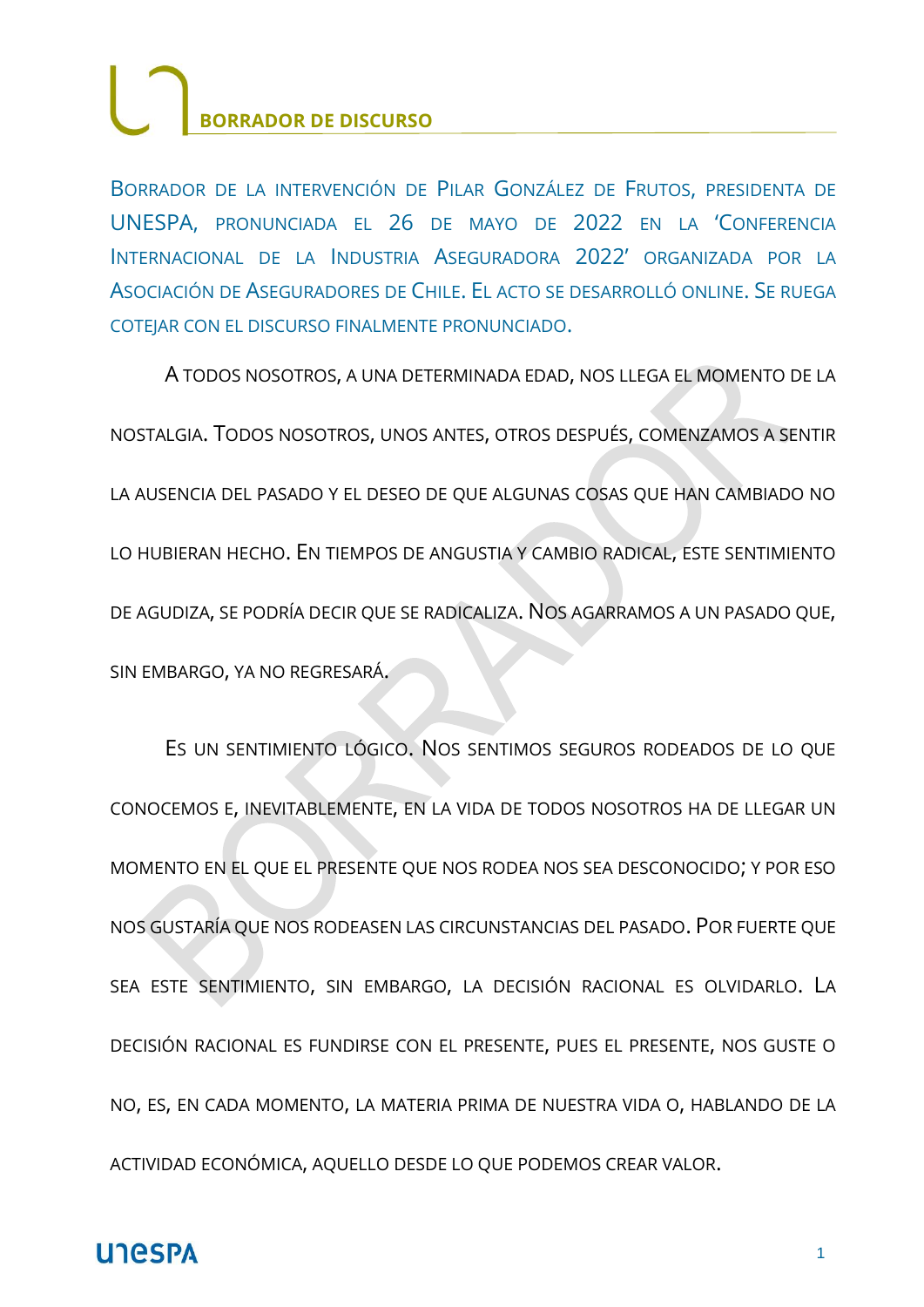ESTA REFLEXIÓN INICIAL, APARENTEMENTE TAN DESCONECTADA DEL MUNDO ASEGURADOR, TIENE, SIN EMBARGO, IMPORTANTES CONEXIONES CON ÉL. O, POR LO MENOS, YO SE LAS VEO.HOY, EN ESTA GRABACIÓN FORZADA POR LA DIFERENCIA HORARIA, SE ME HA PEDIDO QUE EXPRESE ALGUNAS IDEAS, DESDE EL PUNTO DE VISTA DEL SEGURO ESPAÑOL Y EUROPEO, SOBRE EL PRESENTE Y EL FUTURO DEL SECTOR ASEGURADOR. Y ES POR AQUÍ POR DONDE HAY QUE EMPEZAR. HAY QUE EMPEZAR, EN MI OPINIÓN, POR ENTENDER QUE EL FUTURO DEL SEGURO DEPENDE, EN GRAN MEDIDA, DE LA CAPACIDAD QUE TODOS NOSOTROS TENGAMOS DE ENTENDER LO MUCHO QUE HA CAMBIADO, Y QUE ESTÁ CAMBIANDO, EL PRESENTE.

LES VOY A DECIR DOS PALABRAS SOBRE EL SEGURO ESPAÑOL Y EUROPEO. CUANDO YO EMPECÉ A ESTUDIAR LA CARRERA DE DERECHO, LAS ASEGURADORAS ESPAÑOLAS COMPETÍAN EXCLUSIVAMENTE EN SERVICIO, PORQUE LAS TARIFAS ESTABAN REGULADAS. LA INMENSA MAYORÍA DEL SEGURO ESPAÑOL ERA INDEMNIZATORIO; TU CONTRATO DE SEGURO COMPROMETÍA EL REEMBOLSO DE LOS GASTOS EN LOS QUE TÚ HABÍAS DE INCURRIR, POR EJEMPLO, PARA REALIZAR UNA REPARACIÓN EN EL HOGAR. VIAJAR EN AUTOMÓVIL FUERA DE LAS FRONTERAS PROPIAS ERA BASTANTE COMPLEJO, ESPECIALMENTE SI TENÍAS LA MALA SUERTE DE SUFRIR O PROVOCAR UN SINIESTRO EN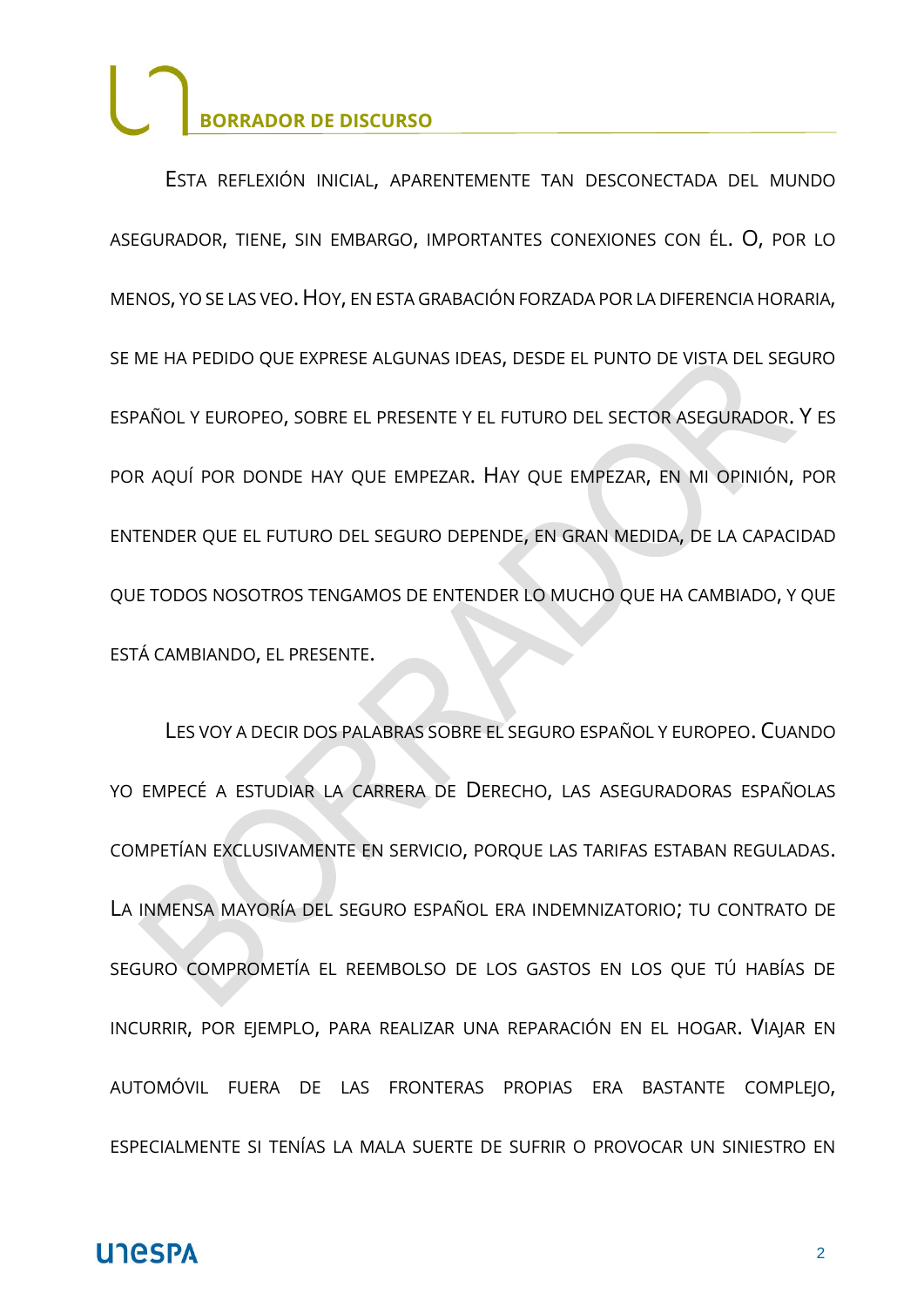ALGÚN PAÍS FORÁNEO. Y, POR ÚLTIMO, AUNQUE COMENZABAN YA A GENERALIZARSE LAS DOMICILIACIONES BANCARIAS, EL DÍA A DÍA DEL SECTOR ASEGURADOR ERA SOPORTADO POR UN EJÉRCITO DE AGENTES Y, SOBRE TODO, SUBAGENTES, QUE RECORRÍAN LAS CALLES DE ESPAÑA EN LOS PERIODOS DE COBRO.

¿SOMOS VERDADERAMENTE CONSCIENTES DE LO MUCHO QUE CAMBIAN LAS COSAS; DE LAS MUCHAS COSAS QUE DEJAMOS ATRÁS, APENAS EN EL ESPACIO DE UNA GENERACIÓN? YO CREO QUE NO. Y SI ESO ES PREDICABLE DE CUALQUIER GENERACIÓN, MÁS LO ES AÚN DE LA DE NUESTROS HIJOS Y NIETOS, QUE DEBERÁN DESARROLLARSE COMO PERSONAS, COMO PROFESIONALES, COMO AGENTES ECONÓMICOS, EN UN MUNDO QUE ES, REPENTINAMENTE, MUY CAMBIANTE.

YO CREO QUE LOS HISTORIADORES, DENTRO DE TRES O CUATRO SIGLOS, CUANDO EMPIECEN A ESCRIBIR SOBRE NUESTRO TIEMPO CON ALGO DE FRIALDAD Y EQUILIBRIO, LLAMARÁN AL SIGLO XXI, A MENOS QUE CAMBIE MUCHO, PERO MUCHO, MUCHO, EL SIGLO DE LA INCERTIDUMBRE

EL SIGLO XXI ES EL SIGLO DE LA INCERTIDUMBRE, O LLEVA CAMINO DE SERLO, PORQUE ES EL SIGLO EN EL QUE MUCHAS CONVICCIONES SE HAN PUESTO EN SOLFA. AL CALOR DE LA CRISIS FINANCIERO-INMOBILIARIA MUNDIAL, DE LA CRISIS PANDÉMICA, Y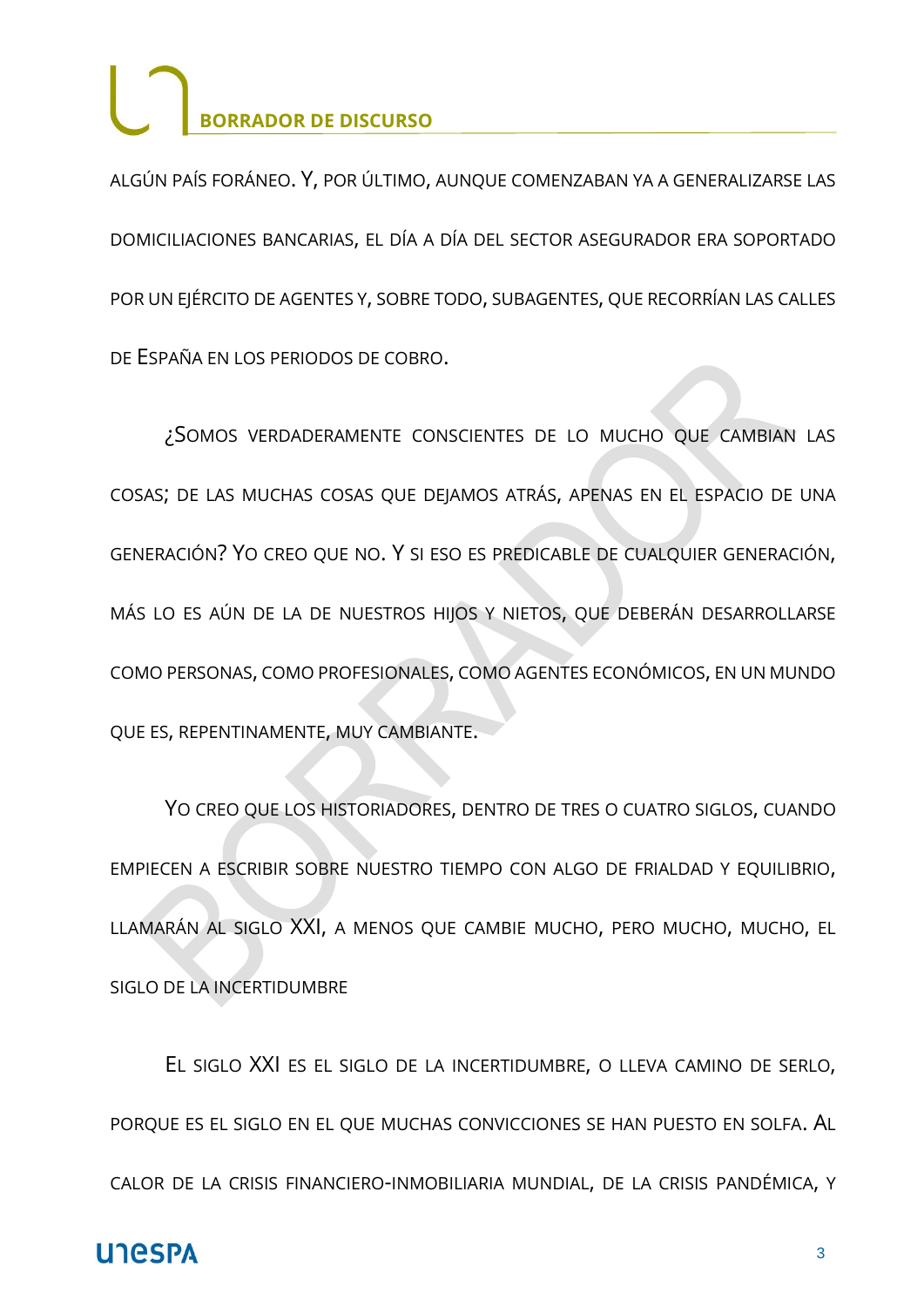AHORA DE LA CRISIS GEOPOLÍTICA CON IMPORTANTÍSIMAS RÉPLICAS ECONÓMICAS Y SOCIALES, AL CALOR DE TODO ESO, DIGO, ESTAMOS APRENDIENDO QUE, TAL VEZ, LA EVOLUCIÓN A MEJOR NO ES ALGO QUE ESTÉ GARANTIZADO. ESTAMOS APRENDIENDO, SOBRE TODO, QUE HAY MUCHAS COSAS QUE DÁBAMOS POR SEGURAS, QUE YA NO LO SON: LA EXISTENCIA DE ACTIVOS LIBRES DE RIESGO, LOS ESTADOS DEL BIENESTAR, EL PROGRESO DE LA PRODUCTIVIDAD Y DE LOS SALARIOS, LA INTEGRACIÓN ECONÓMICA. ESTAS COSAS, UNA VEZ, FUERON SEGURAS; FUERON CIERTAS. AHORA MISMO, SIN EMBARGO, ESTÁN EN EL TERRENO DEL QUE NUNCA DEBIERON SALIR: DE LA DEPENDENCIA DE QUE HAGAMOS LAS COSAS BIEN; DE QUE NO NOS EQUIVOQUEMOS.

ATERRICEMOS TODO ESTO EN EL SEGURO. PARA NOSOTROS, LOS ASEGURADORES, ESTA EVOLUCIÓN ES UNA NOTICIA MUY IMPORTANTE, PORQUE TIENE LA CONSECUENCIA DE NOS MIREN MUCHOS MÁS OJOS DE LOS QUE NOS MIRABAN ANTES. HAY DOS COSAS QUE INCREMENTAN LA PENETRACIÓN DEL SEGURO. UNA ES LA MEJORA DE LAS CONDICIONES Y PRÁCTICAS ECONÓMICAS DE LOS PARTICULARES. EN ESPAÑA, HACE AHORA 40 AÑOS, LA PENETRACIÓN DEL SEGURO DE VIVIENDA ERA DEL 30% O 35%. UN TERCIO DE LAS CASAS DEL PAÍS ESTABAN ASEGURADAS ENTONCES. EN ESTAS CUATRO DÉCADAS, EL PAÍS HA VIVIDO UNA GENERALIZACIÓN DE LA VIVIENDA EN PROPIEDAD, COMO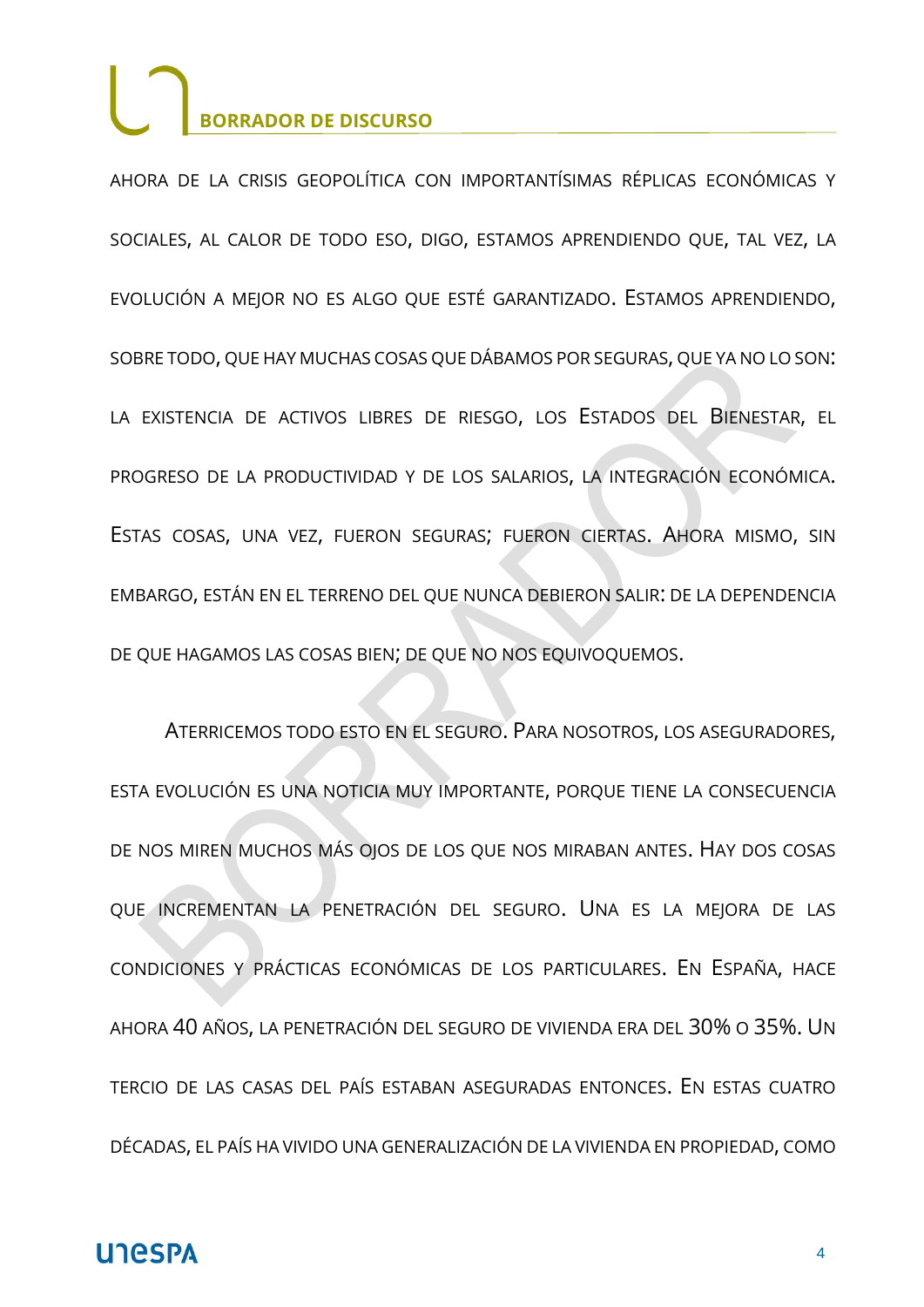RESULTADO DE UNAS MEJORES CONDICIONES ECONÓMICAS, Y ESA TASA DE ASEGURAMIENTO ES HOY 40 PUNTOS SUPERIOR. ACTUALMENTE, TRES DE CADA CUATRO VIVIENDAS ESPAÑOLAS ESTÁN ASEGURADAS.

EL SEGUNDO FACTOR QUE HACE QUE EL SEGURO CREZCA POR ENCIMA DE TASAS VEGETATIVAS ES LA INQUIETUD. DE NUEVO, LES PUEDO PONER UN EJEMPLO DE MI TIERRA. EN ESPAÑA HAY UNA REGIÓN, EL PAÍS VASCO, QUE, DESDE EL PUNTO DE VISTA DEL ASEGURAMIENTO, SE DISTANCIA NOTABLEMENTE DE OTRAS EN QUE ALLÍ EL ASEGURAMIENTO PATRIMONIAL ES MUCHO MÁS ELEVADO. DE HECHO, LA TASA DE ASEGURAMIENTO DE LA VIVIENDA, ALLÍ, NO ES DEL 75% COMO EN EL CONJUNTO DE ESPAÑA, SINO DEL CASI EL 100%. ESTO ES ASÍ DESDE 1983, CUANDO EL PAÍS VASCO VIVIÓ UN FENÓMENO METEOROLÓGICO, LA DENOMINADA "GOTA FRÍA", QUE OCURRE, ESTADÍSTICAMENTE, UNA VEZ CADA 500 AÑOS. EL 8% DEL PIB DEL PAÍS VASCO SE MARCHÓ EN RIADAS HACIA EL MAR; HUBO MUERTOS, HERIDOS Y MUCHAS PERSONAS LO PERDIERON ABSOLUTAMENTE TODO. REPITO, TODO… LA REACCIÓN DE LOS CIUDADANOS QUE VIERON CÓMO SU VECINO DE ENFRENTE, AL MENOS, PODÍA EMPEZAR DE NUEVO PORQUE TENÍA UN SEGURO QUE LO INDEMNIZABA, FUE INCREMENTAR EL SEGURO HASTA GENERALIZARLO CASI COMPLETAMENTE.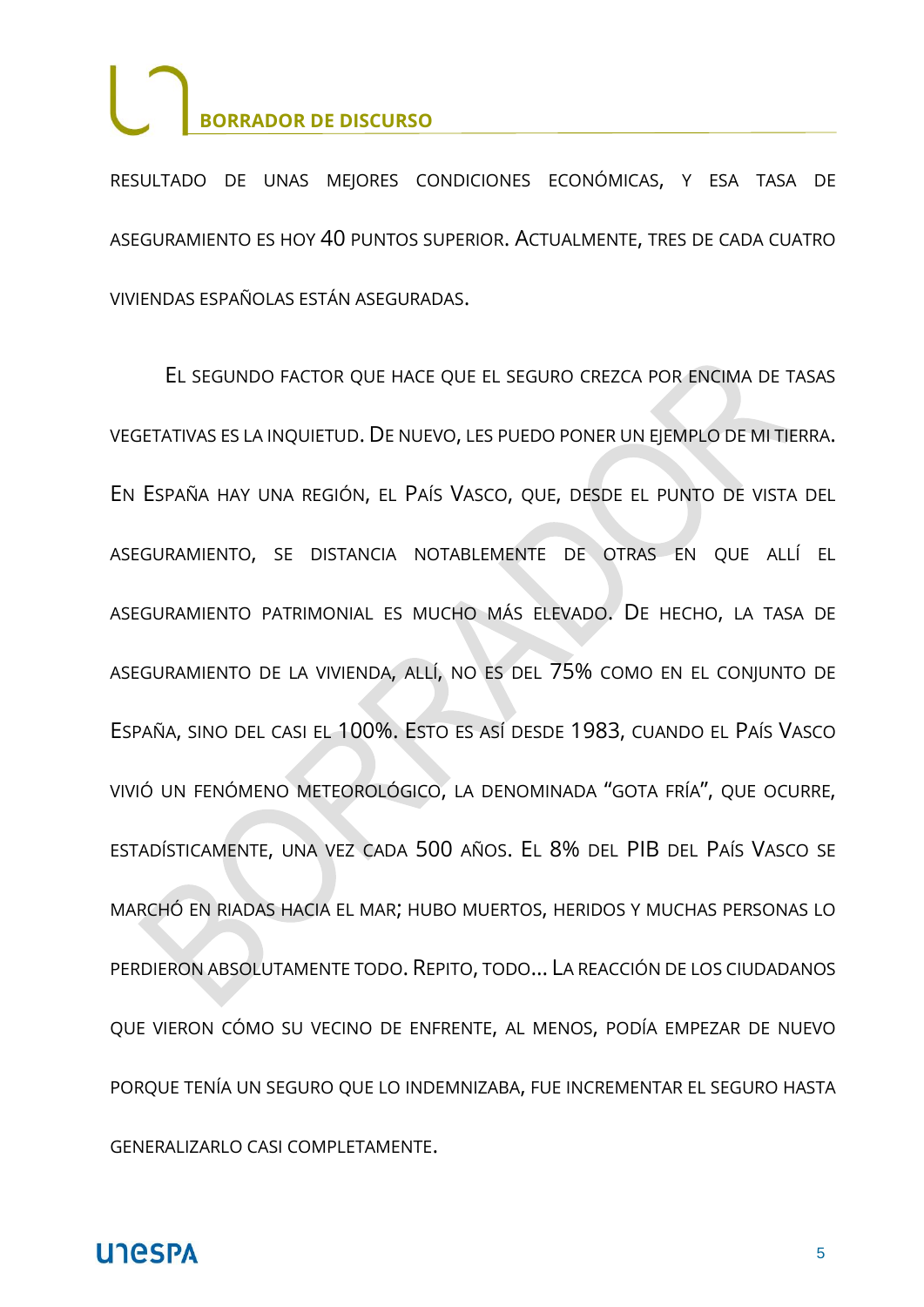EL MOMENTO PRESENTE ESTÁ MÁS EN EL SEGUNDO DE ESTOS PLANTEAMIENTOS QUE EN EL PRIMERO. EL SEGURO ESTÁ EXPERIMENTANDO UNA PRESIÓN DE DEMANDA POR PARTE DE UNA SOCIEDAD QUE ESTÁ MUY INQUIETA, MUY ALERTA, ANTE EL HECHO, INESPERADO HACE TAN SÓLO 15 AÑOS, DE QUE ESTÁ EXPUESTA A RIESGOS QUE CREÍA SUPERADOS. YO CREO QUE TODOS TENEMOS EJEMPLOS DE ESTO EN LA CABEZA, PERO A MÍ ME GUSTARÍA CITAR DOS MUY LEJANOS ENTRE ELLOS, PORQUE CREO QUE PRECISAMENTE ESA NATURALEZA DISTANTE Y DIFERENTE EXPLICA LO GENERALIZADO DEL FENÓMENO. ME REFIERO A LOS SEGUROS DE SALUD Y A LOS SEGUROS DE CÍBER RIESGOS. AMBAS SON LÍNEAS DE ASEGURAMIENTO QUE, HOY, ESTÁN EXPERIMENTANDO UNA CRECIENTE CURIOSIDAD POR PARTE DE LOS CONSUMIDORES ANTE LA PERCEPCIÓN DE UNA NECESIDAD; LA PERCEPCIÓN DE QUE ESAS PERSONAS, FÍSICAS O JURÍDICAS, SE VEN IMPELIDAS A INTERACTUAR CON REALIDADES EN LAS QUE PENDEN SOBRE ELLOS RIESGOS DE LOS QUE QUIEREN PROTEGERSE.

NOSOTROS, PUES, SOMOS ESE ACTOR LLAMADO A SOLUCIONAR ESTE PROBLEMA O, CUANDO MENOS, A COLABORAR EN LA SOLUCIÓN, DESDE NUESTRA POSICIÓN EXPERTA SOBRE LOS RIESGOS, CÓMO HAY QUE ABORDARLOS Y CÓMO PODEMOS PROTEGERNOS FRENTE A ELLOS.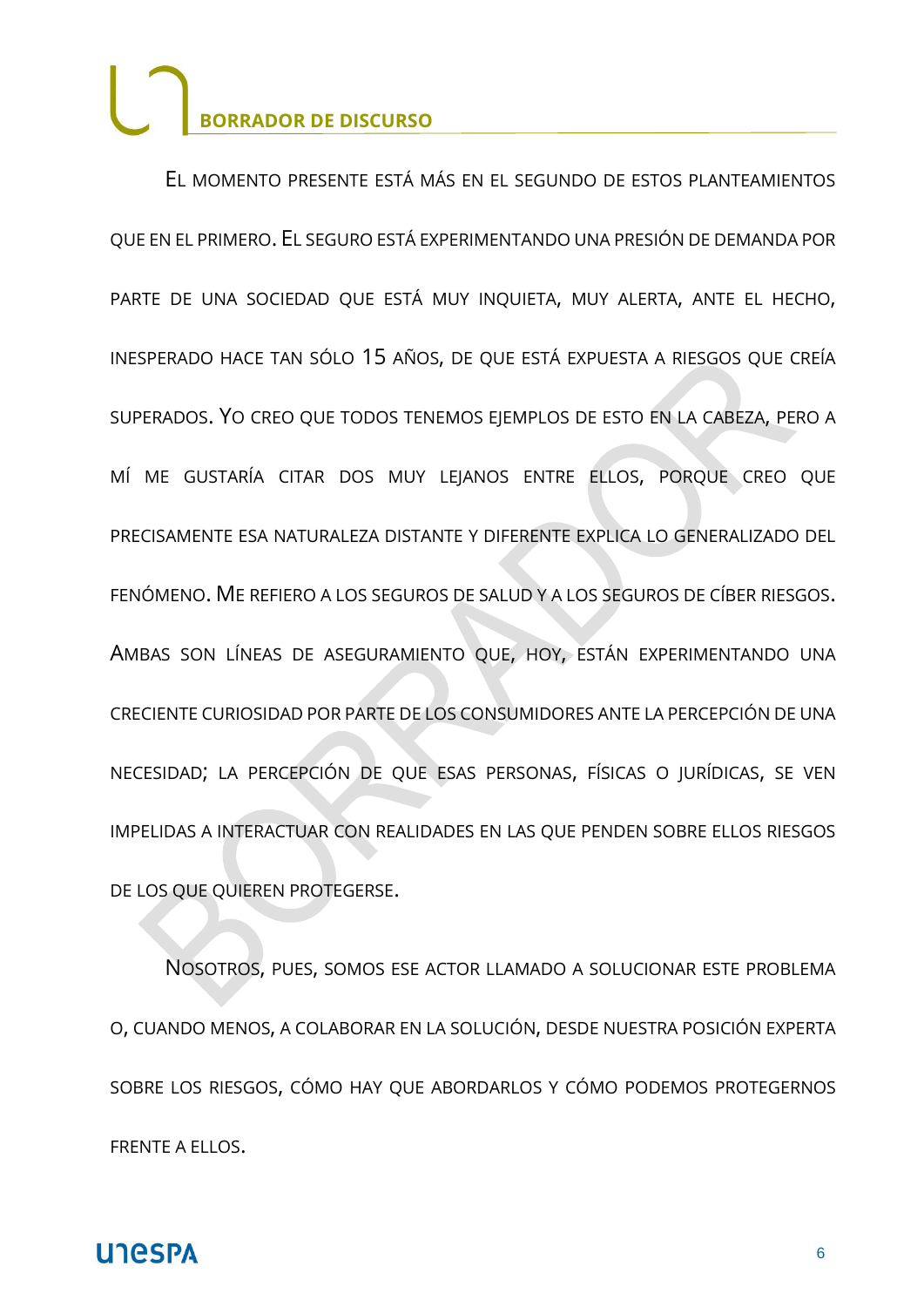Y, ESTE PROCESO, ¿QUÉ DEMANDAS NOS PRESENTA? PUES YO CREO QUE NOS PRESENTA VARIAS GRANDES DEMANDAS, QUE SON LAS QUE A MÍ ME GUSTARÍA COMPARTIR CON USTEDES.

EN PRIMER LUGAR, ESTE PROCESO NOS PRESENTA UNA DEMANDA MUY CLARA DE TRANSPARENCIA. EN EL SIGLO XXI, AFORTUNADAMENTE, MUCHOS LEGISLADORES HAN ABANDONADO, POR FIN, POSICIONES ERRÓNEAS EN MATERIA DE TRANSPARENCIA, Y HAN, POR ASÍ DECIRLO, CENTRADO EL TIRO. EN EL PASADO RECIENTE, EN EFECTO, HEMOS VISTO MUCHAS LEGISLACIONES QUE CONSIDERABAN QUE LA TRANSPARENCIA SE MEDÍA POR EL VOLUMEN DE INFORMACIÓN QUE SE LE FACILITABA AL CLIENTE. LAS LEGISLACIONES MODERNAS, COMO DIGO, HOY TIENDEN A ENTENDER QUE MENOS ES MÁS; QUE LO REALMENTE IMPORTANTE NO ES QUE LA INFORMACIÓN SEA MUCHA, SINO QUE SEA EFICIENTE. AHÍ ESTÁ, COMO EJEMPLO, EL DENOMINADO DIPS O DOCUMENTO PRE-CONTRACTUAL OBLIGATORIO EN SEGUROS NO VIDA QUE SE HA CREADO EN LA DIRECTIVA EUROPEA DE DISTRIBUCIÓN, Y QUE LA NORMA EXIGE NO SUPERE EL FOLIO DE EXTENSIÓN.

PERO LA TRANSPARENCIA SON MUCHAS MÁS COSAS. LA TRANSPARENCIA ES REVISAR EL LENGUAJE QUE USAMOS CON NUESTRO CLIENTE. ES REVISAR NUESTROS CANALES DE COMUNICACIÓN. ES HACER FÁCILES, INTUITIVOS Y DIRECTOS LOS PROCESOS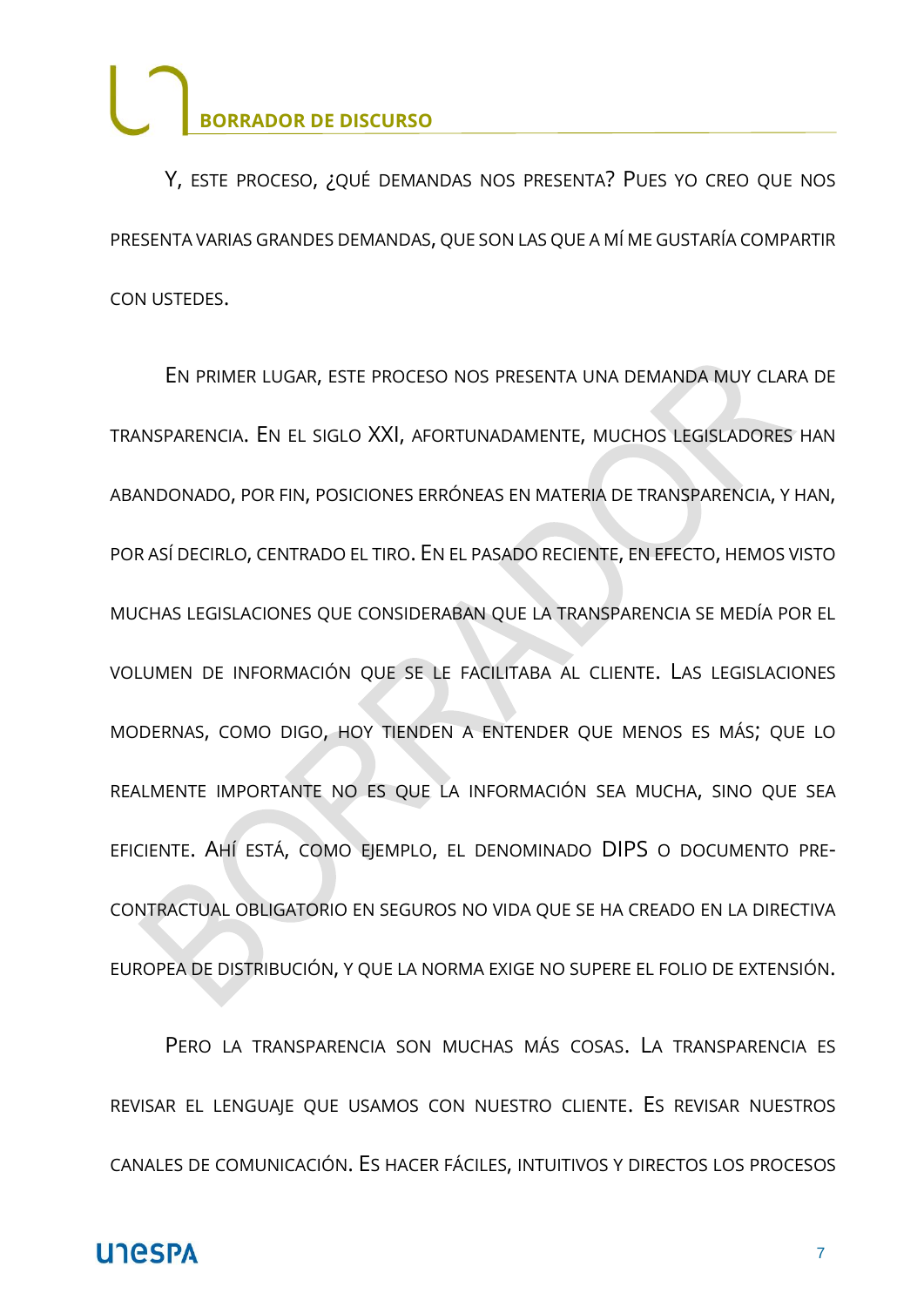QUE EL ASEGURADO DEBE CONDUCIR CON SU ASEGURADORA. LA TRANSPARENCIA PASA POR DAR EL SALTO ENTRE COMUNICARNOS Y RELATARNOS. COMUNICAR ES ALGO QUE PUEDE HACER UN MERO PROVISOR DE SERVICIOS. NOSOTROS, EN CAMBIO, EN EL ENTORNO DE INQUIETUD Y DEMANDA DEL QUE HABLABA, SOMOS MÁS QUE ESO. NOSOTROS ESTAMOS LLAMADOS A ACOGER A NUESTRO CLIENTE, A CONSTRUIR, CON ÉL Y PARA ÉL, UN ENTORNO PROTEGIDO. ASÍ PUES, NOSOTROS NO PODEMOS LIMITARNOS A COMUNICAR, UNA ACCIÓN MERAMENTE UTILITARIA. LOS PROCESOS EN LOS QUE NOSOTROS NOS IMPLICAMOS: LA SEGURIDAD DE LOS PATRIMONIOS, DE LA SALUD, DE LAS VIDAS, NOS LLEVAN A REALIZAR UN RELATO COMPLETO, UN CONJUNTO DE TRANSPARENCIA GLOBAL QUE LE PERMITA AL CLIENTE VIVIR BAJO LA SENSACIÓN DE QUE DISPONE DE TODA LA INFORMACIÓN QUE NECESITA Y QUE, CONSECUENTEMENTE, ESTÁ TOMANDO EN CADA MOMENTO LA DECISIÓN ÓPTIMA.

LA TRANSPARENCIA SE DA LA MANO CON UN SEGUNDO GRAN ELEMENTO DE DEMANDA, QUE ES LA DIGITALIZACIÓN. LA DIGITALIZACIÓN, EN REALIDAD, ES LA GRAN NOTICIA POSITIVA QUE PODEMOS CONTAR DENTRO DE ESTE ENTORNO GENERAL DE INCERTIDUMBRE Y DE INQUIETUD. PORQUE ESA INCERTIDUMBRE LLEGA EN UN MOMENTO EN EL QUE LAS HERRAMIENTAS QUE PODEMOS USAR PARA GESTIONAR LOS RIESGOS Y LOS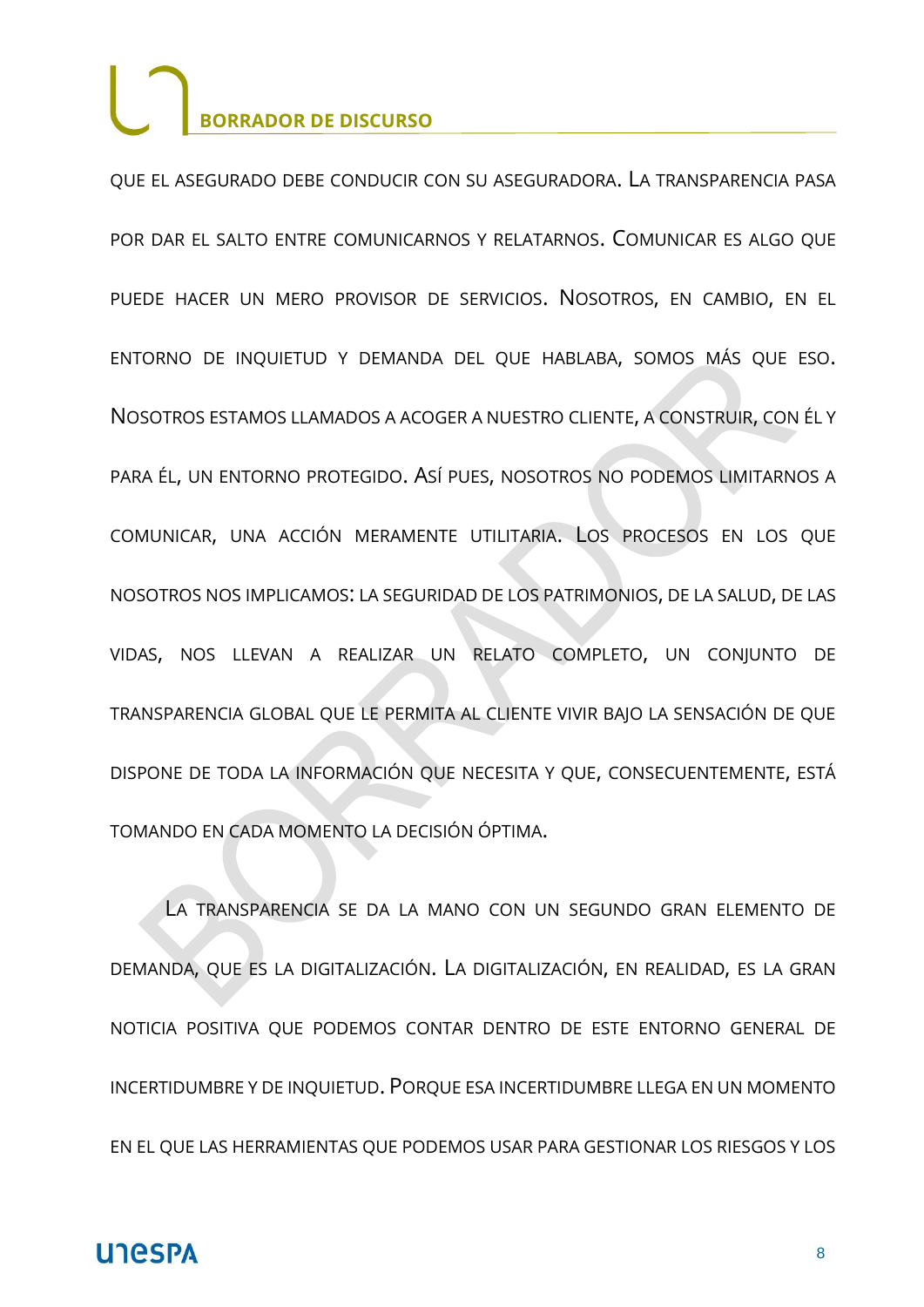CONTRATOS ESTÁN CAMBIANDO MUY DEPRISA, Y PARA BIEN. COMO UN MERO EJEMPLO DE LOS MUCHOS QUE PODRÍA DECIRLES EN ESTE SENTIDO, A VECES ME PREGUNTAN SI CREO QUE LA EVOLUCIÓN TECNOLÓGICA SUPONE UN PROBLEMA PARA LA LUCHA CONTRA EL FRAUDE EN SEGUROS. YO, LA VERDAD, SUELO CONTESTAR QUE SÍ, QUE LA TECNOLOGÍA PLANTEA RETOS PARA LA INVESTIGACIÓN DE FRAUDES; PERO QUE, YO CUANDO MENOS LO PIENSO, SON MUCHOS MÁS LOS BENEFICIOS QUE APORTA EN FORMA DE HERRAMIENTAS PARA ESA MISMA INVESTIGACIÓN. LA DIGITALIZACIÓN ES LA PUERTA PARA DOS COSAS. POR UN LADO, UNA RELACIÓN DIRECTA, DESINTERMEDIADA, EN LA QUE EL CLIENTE GANA ENORMES COTAS DE PODER Y POR ELLO EL REQUERIMIENTO DE CALIDAD PARA LA ASEGURADORA ES MUY SIGNIFICATIVO. POR OTRA PARTE, LA PRODUCCIÓN, ALMACENAMIENTO Y ANÁLISIS DE UNAS MAGNITUDES DE DATOS QUE HASTA AHORA ERAN ABSOLUTAMENTE INIMAGINABLES PARA NOSOTROS. PIENSEN, SOLAMENTE, EN EL SALTO CUÁNTICO QUE HA DADO, EN TAN SÓLO UNOS AÑOS, LA DISPONIBILIDAD DE INFORMACIÓN EXISTENTE SOBRE LA MOVILIDAD DE LOS PARTICULARES. YO CREO, DE HECHO, QUE SI HAY UN PROYECTO QUE AHORA MISMO CONCITA LA ILUSIÓN Y LAS EXPECTATIVAS DEL SEGURO EUROPEO, ES EL DENOMINADO PROYECTO OPEN INSURANCE, DESTINADO A SER LA CLAVE DE BÓVEDA DE ESTE PROCESO DE GIRO CUALITATIVO Y CUANTITATIVO DE LAS PROTECCIONES USUALES DEL SEGURO.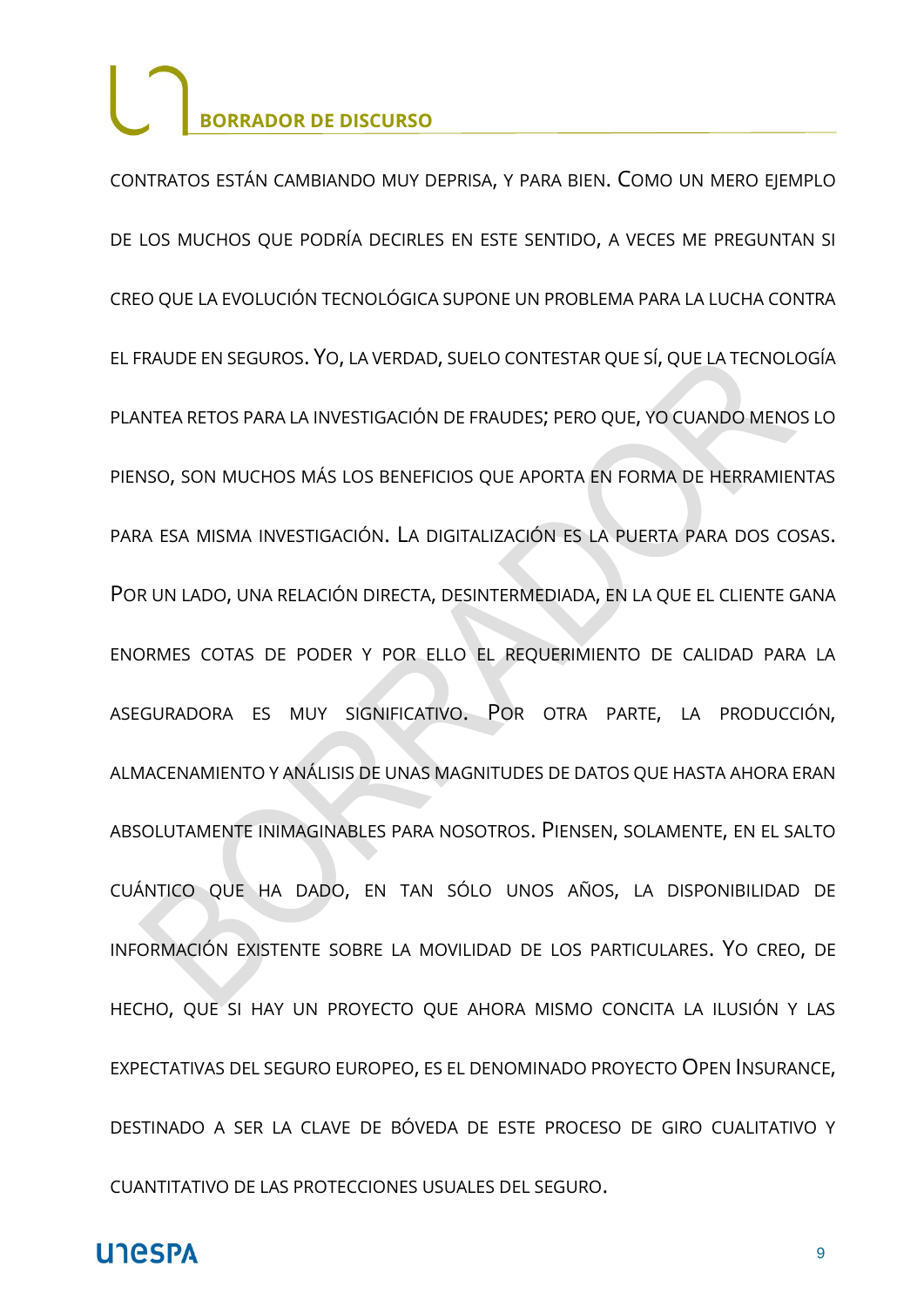DIGITALIZACIÓN Y TRANSPARENCIA, SIN EMBARGO, SE DAN LA MANO EN UN GOZNE QUE ES MUY IMPORTANTE TENER EN CUENTA, Y ES ÉSTE: NO PODEMOS CONVERTIR AMBOS PROCESOS EN VASOS COMUNICANTES. NO PODEMOS CAER EN LA TENTACIÓN DE HACER QUE UNO SE DESARROLLE A BASE DE VAMPIRIZAR AL OTRO.

NO SÉ HASTA QUÉ PUNTO ESTÁN USTEDES INFORMADOS SOBRE LOS ASUNTOS DE ESPAÑA, PERO UNA DE LAS COSAS QUE AHORA MISMO ESTÁ EN PLENO DESARROLLO EN MI PAÍS ES UNA CAMPAÑA EN CONTRA DE LA FRIALDAD DE LAS INSTITUCIONES FINANCIERAS, ESPECIALMENTE FRENTE A LAS PERSONAS DE MAYOR EDAD. ES UN MOVIMIENTO QUE INICIÓ UN SOLO JUBILADO, PERO QUE HA ALCANZADO GRANDES DIMENSIONES. COMO LES DIGO, MUCHAS PERSONAS, SOBRE TODO MAYORES, HAN REACCIONADO ANTE LO QUE CONSIDERAN UNA EXCESIVA TECNIFICACIÓN DE LAS INSTITUCIONES FINANCIERAS, HASTA EL PUNTO DE ELIMINAR EL CONTACTO HUMANO.

SUPONGO QUE ME ESTÁ MAL DECIR ESTO, PERO LO CIERTO ES QUE EN EL SECTOR ASEGURADOR YA HABÍAMOS PREVISTO ESTO. MESES ANTES DE QUE LA CAMPAÑA QUE LES RELATO COMENZASE, NUESTRO COMITÉ EJECUTIVO HABÍA APROBADO UNA REFLEXIÓN DE ALTO NIVEL, DENOMINADA 'CONVERSANDO CON EL FUTURO', DESTINADA, PRECISAMENTE, A ANALIZAR LOS PRINCIPALES ELEMENTOS ESTRATÉGICOS QUE DEBERÍA TENER EN CUENTA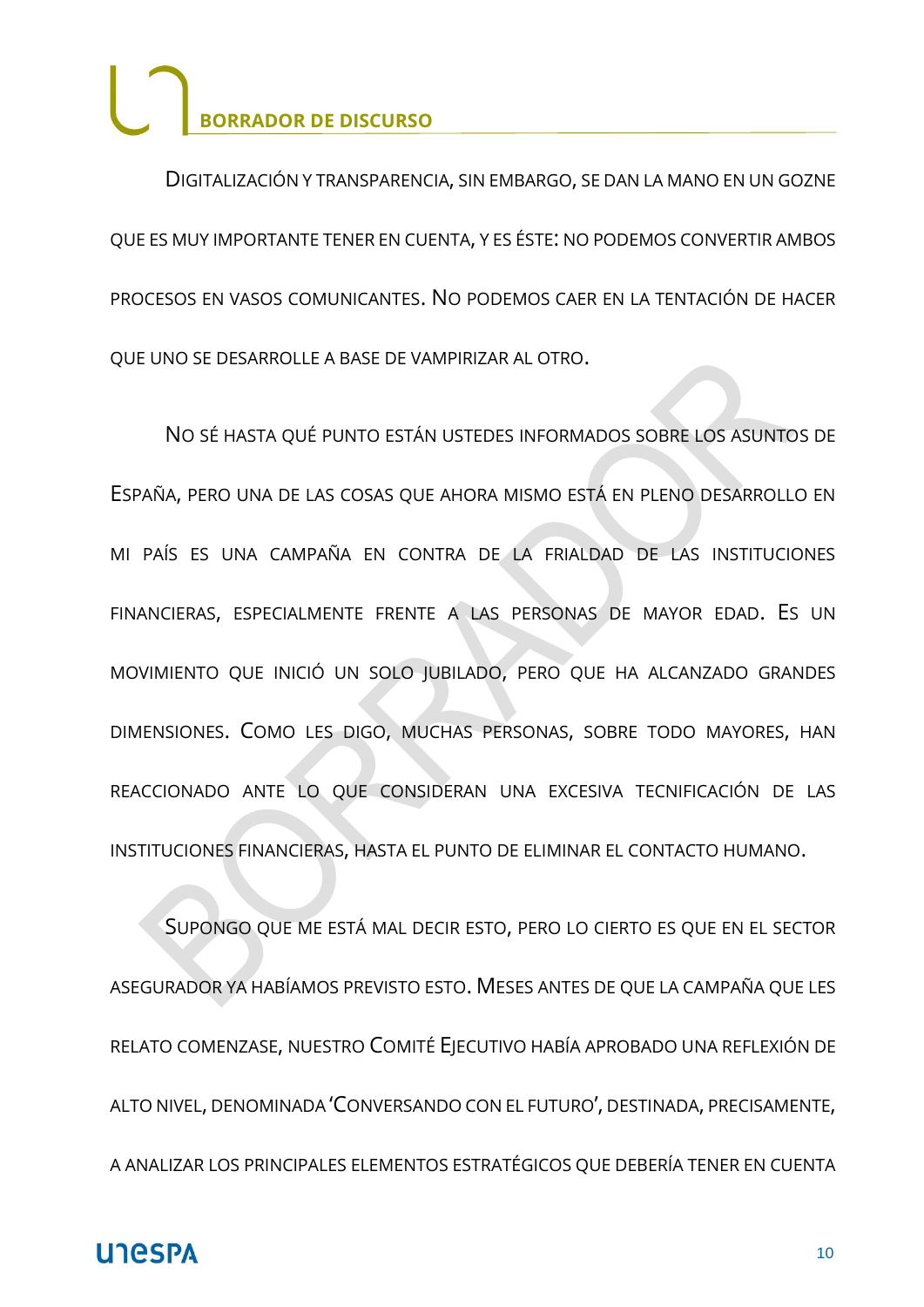EL SEGURO A LA HORA DE GESTIONAR EL CAMPO DEL SIGLO XXI. Y UNA DE LAS CONCLUSIONES DE 'CONVERSANDO CON EL FUTURO' FUE, PRECISAMENTE, QUE, POR MUCHO QUE AVANCEN LA TECNIFICACIÓN Y LA INTELIGENCIA ARTIFICIAL, EL CONTACTO HUMANO NO SE DEBE PERDER NUNCA, PORQUE EL CONSUMIDOR SIEMPRE LO VA A DEMANDAR. POR EJEMPLIFICAR LO QUE DIGO: EL CONSUMIDOR QUIERE ESTAR EN DISPOSICIÓN DE COMUNICAR UN SINIESTRO APENAS HACIENDO UNA FOTO CON SU MÓVIL Y ENVIÁNDOLA A UNA APLICACIÓN DE SMARTPHONE; PERO ESE MISMO CLIENTE, CUANDO LLAMA AL TELÉFONO DE LA ENTIDAD, NO QUIERE QUE LE ATIENDA UNA MÁQUINA.

LAS NECESIDADES DE TRANSPARENCIA NOS OBLIGAN A BUSCAR UN EQUILIBRIO EFICIENTE ENTRE ÉSTA Y LA DIGITALIZACIÓN. EL PRINCIPIO RECTOR TIENE QUE SER QUE AMBAS ESTRATEGIAS GANEN. SI UNA DE LAS DOS GANA A COSTA DE LA OTRA, NO ESTAREMOS HACIENDO LAS COSAS BIEN.

LES HE HABLADO DE TRANSPARENCIA Y DIGITALIZACIÓN. PERO TODAVÍA QUEDA UN TERCER ELEMENTO IMPORTANTE: LA COLABORACIÓN PÚBLICO-PRIVADA. TENEMOS, LOS ASEGURADORES, UN CAMINO POR DELANTE, QUE ES EXPLICAR LAS BONDADES Y LA NECESIDAD DE LA COLABORACIÓN PÚBLICO-PRIVADA EN EL ÁMBITO DE LA PROTECCIÓN. LA RAZÓN ES MUY SENCILLA: EL CUERPO SOCIAL ES MUY GRANDE Y LA MANTA, DEMASIADO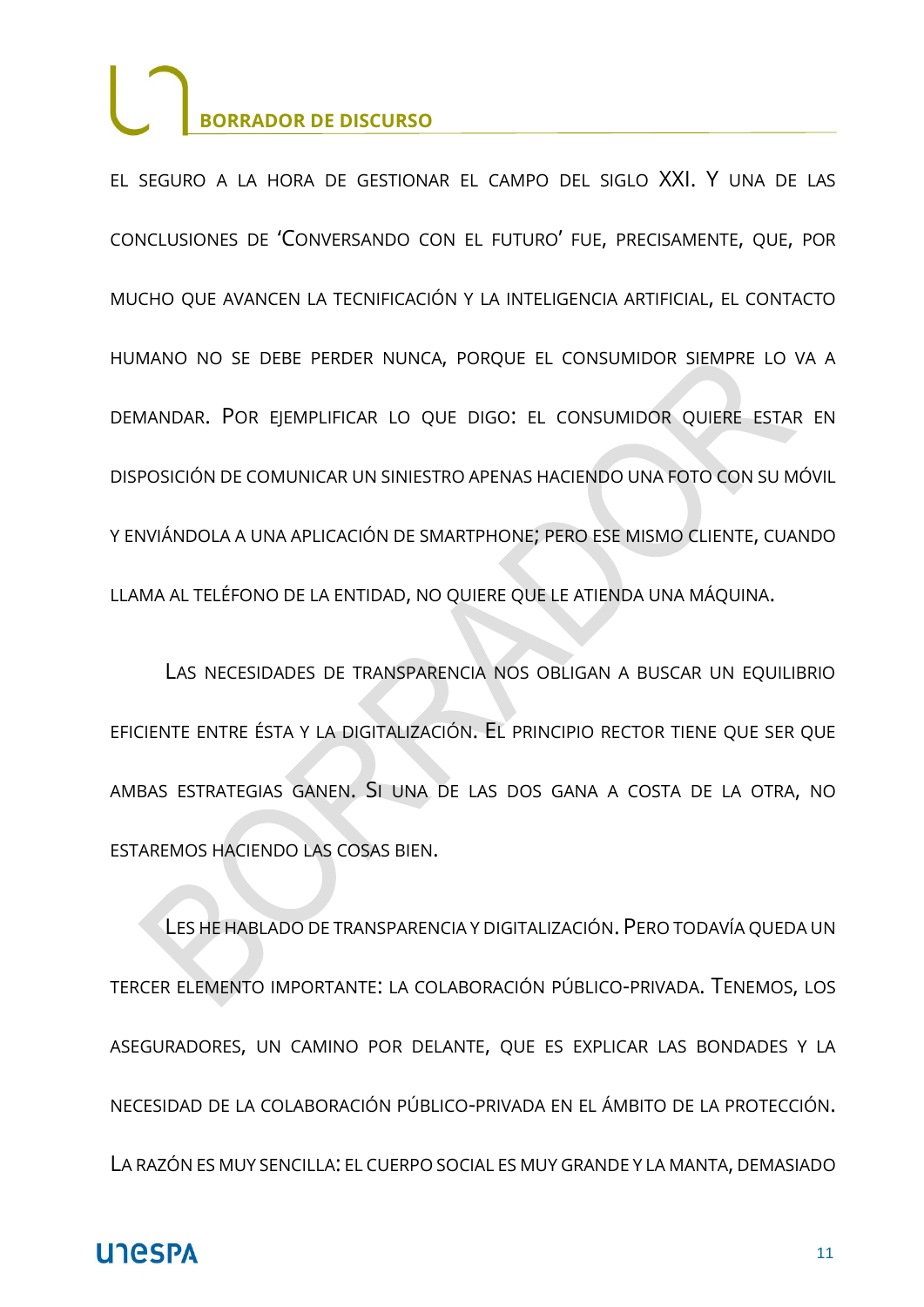PEQUEÑA. SI ALGO NOS HA ENSEÑADO LA PANDEMIA ES QUE HAY RIESGOS SUFICIENTEMENTE UNIVERSALES Y SIMULTÁNEOS QUE SON IMPOSIBLES DE CUBRIR CON MECANISMOS DE MUTUALIZACIÓN CLÁSICOS. PERO SON RIESGOS, AL MISMO TIEMPO, CONTRA LOS QUE HAY QUE IR CON TODO LO QUE TENGAMOS, PORQUE EN ELLO NOS JUGAMOS EL BIENESTAR COLECTIVO.

LA COLABORACIÓN PÚBLICO-PRIVADA, EN EFECTO, ESTÁ MUY RELACIONADA CON EL CONCEPTO DE BIENESTAR. TODO LO QUE TIENE QUE VER CON PENSIONES, CON LA PROVISIÓN DE LA SALUD, ETC., ES TERRENO NATURAL PARA LA CONSTRUCCIÓN DE ESQUEMAS EN LOS QUE LA CAPACIDAD PÚBLICA Y LA CAPACIDAD PRIVADA SE UNAN DE FORMA COORDINADA, CRECIENDO JUNTAS Y APRENDIENDO MUTUAMENTE, SIEMPRE EN BENEFICIO DE LOS CLIENTES, DE LA SOCIEDAD EN SU CONJUNTO. SÉ QUE ES UN MENSAJE QUE, EN OCASIONES, ES DIFÍCIL DE TRANSMITIR Y DE EXPLICAR. PERO NOS COMPETE REALIZAR UN ESFUERZO EN ESTE SENTIDO.

CREO QUE TRANSPARENCIA, DIGITALIZACIÓN Y COLABORACIÓN PÚBLICO-PRIVADA SON LOS TRES GRANDES EJES QUE CONFORMAN EL FUTURO DE SEGURO; TODO ELLO DENTRO DE UN AMBIENTE GENERAL, NUNCA MEJOR DICHO, QUE SON LAS POLÍTICAS DE SOSTENIBILIDAD. DEL SEGURO SE ESPERA QUE SEA UN ACTOR EN LA TRANSICIÓN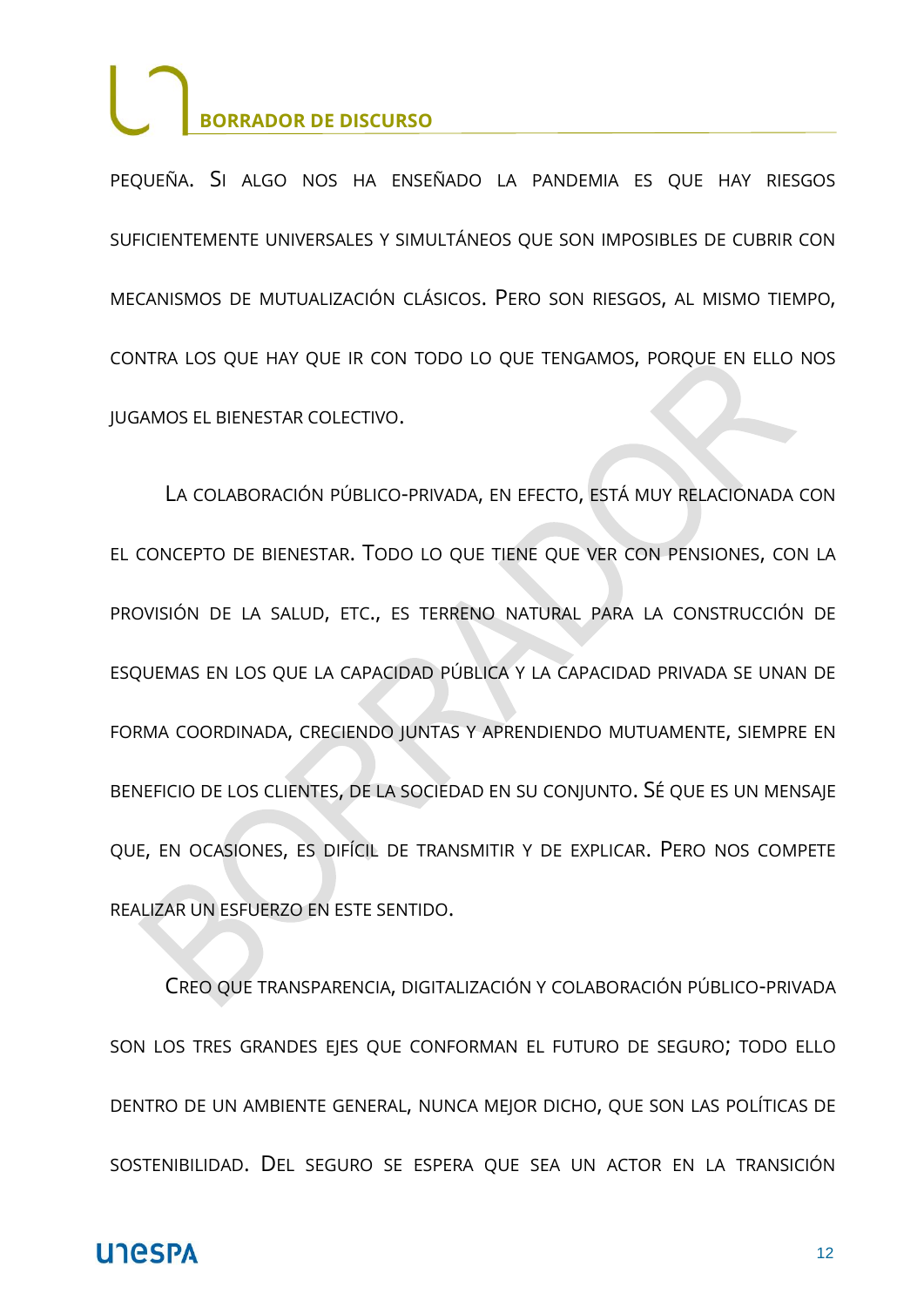ECONÓMICA, Y SON MUCHAS LAS COSAS QUE PODEMOS HACER, PORQUE LAS ASEGURADORAS DISPONEMOS, NO DE UNA, SINO DE CUATRO DIMENSIONES EN LAS CUALES CONSTRUIR SOSTENIBILIDAD: NUESTROS PRODUCTOS, NUESTRAS INVERSIONES, NUESTRAS ACTUACIONES COMO CREADORES DE EMPLEO Y, FINALMENTE, NUESTRAS POLÍTICAS DE RESPONSABILIDAD SOCIAL. POCOS SECTORES TIENEN ESTAS POTENCIALIDADES Y, POR ESO MISMO, ESTAMOS LLAMADOS A SER ACTORES FUNDAMENTALES DE LA TRANSICIÓN HACIA UNA ECONOMÍA Y UNA SOCIEDAD MÁS JUSTAS Y SOSTENIBLES.

EN LOS TIEMPOS ACTUALES YA ESTAMOS HABLANDO MUCHO DE SOSTENIBILIDAD. ES, EN REALIDAD, EL CONCEPTO GENERAL SOBRE EL CUAL GIRAN LA MAYOR PARTE DE LAS INTERVENCIONES A LAS QUE CUANDO MENOS SOY INVITADA. Y, SIN EMBARGO, CREO QUE HABLAREMOS MÁS DE ELLO EN EL FUTURO. HAY UN FACTOR IMPORTANTE A TENER EN CUENTA EN ESTA MATERIA, QUE ES LA PRESIÓN REGULATORIA. EN MUCHAS ÁREAS ECONÓMICAS DEL MUNDO, Y EUROPA ES BUEN EJEMPLO DE ELLO, LOS LEGISLADORES HAN ADOPTADO LA FILOSOFÍA DE CONSEGUIR QUE ALGUNOS SECTORES ECONÓMICOS SE CONVIERTAN EN ESPADAÑA DEL AVANCE DE LAS PRÁCTICAS SOSTENIBLES. LA ELECCIÓN EN ESTE SENTIDO DEL SECTOR ASEGURADOR TIENE PLENA LÓGICA, TENIENDO EN CUENTA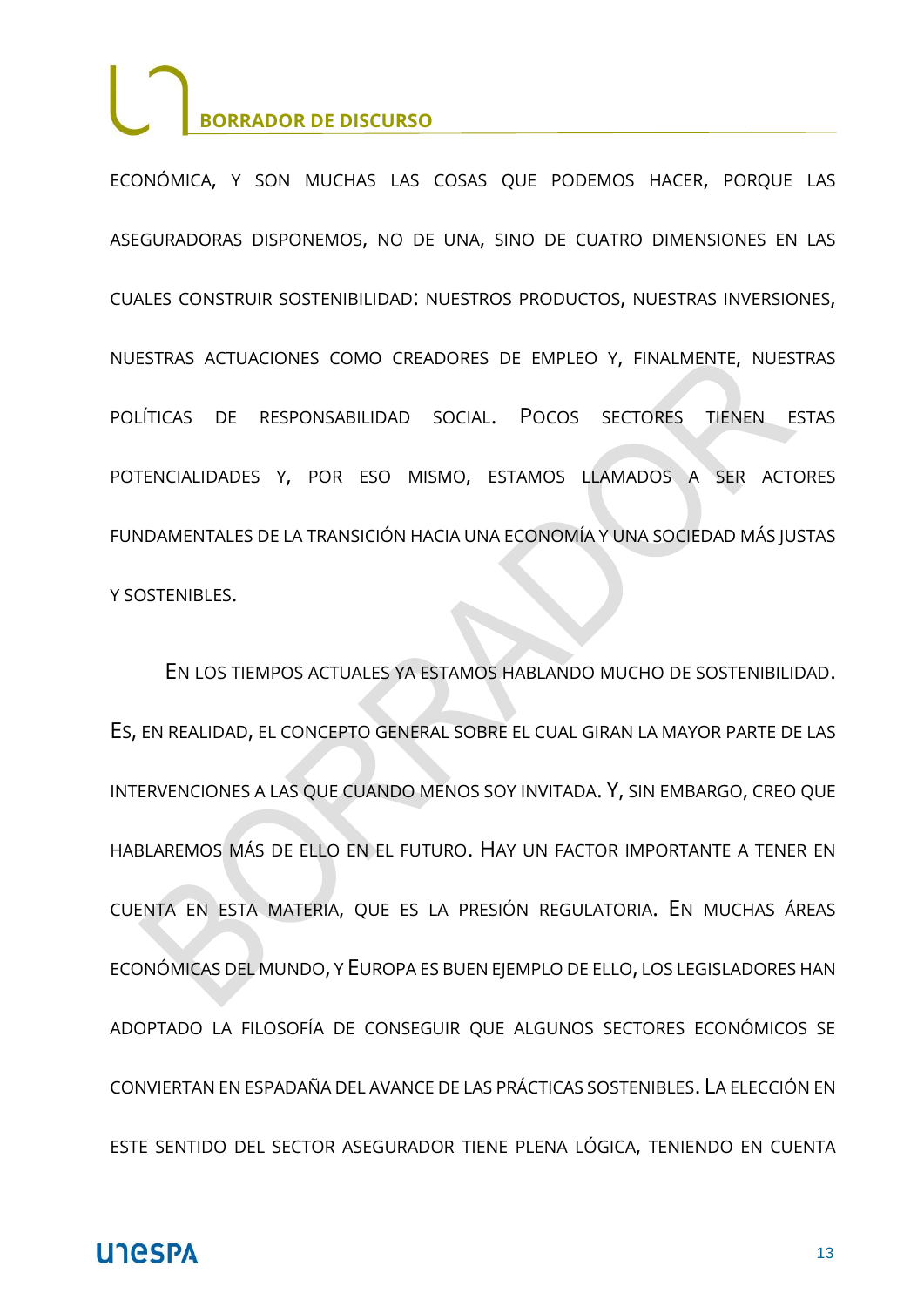QUE, EN LA MAYORÍA DE LAS ECONOMÍAS, EL SEGURO ES UNA ACTIVIDAD ECONÓMICA DE MARCADO CARÁCTER TRANSVERSAL Y CUENTA CON UN NÚMERO DE CLIENTES PARTICULARMENTE ELEVADO. LAS ASEGURADORAS EUROPEAS, POR ESO MISMO, ESTAMOS EXPERIMENTANDO UNA NOTABLE PRESIÓN REGULATORIA, CON MUCHAS NOVEDADES QUE SE HAN PRODUCIDO EN LOS ÚLTIMOS 24 MESES Y QUE CONTINUARÁN EN LOS 24 PRÓXIMOS; CON UN HITO ESPECIALMENTE IMPORTANTE EN EL MOMENTO EN QUE EL LEGISLADOR EUROPEO TENGA PLENAMENTE TERMINADA SU TAXONOMÍA DE ACTIVOS Y PRODUCTOS ASG, ES DECIR, AMBIENTALES, SOCIALES Y DE GOBERNANZA. ÉSTE VA A SER UN PASO FUNDAMENTAL PORQUE, HASTA ESE MOMENTO, NO PODREMOS DECIR QUE LE ESTAMOS LLAMANDO A LAS MISMAS COSAS DE LA MISMA MANERA. NUESTRO ESFUERZO FUNDAMENTAL, EN ESTE MOMENTO, ES QUE TANTO LA VOCACIÓN INVERSORA DEL SECTOR ASEGURADOR COMO SU PROPIA OFERTA DE PRODUCTOS ESTÉN ADECUADAMENTE RECOGIDOS EN ESTA TAXONOMÍA. NOSOTROS, AL IGUAL QUE LE OCURRE A LOS ASEGURADORES CHILENOS Y DE OTROS PAÍSES DEL ÁREA LATINOAMERICANA, SIEMPRE HEMOS CREÍDO EN EL VALOR SOCIAL DEL SEGURO. AHORA, SIN EMBARGO, SE TRATA DE QUE ESE VALOR SOCIAL, AMBIENTAL Y DE GOBERNANZA ESTÉN ADECUADAMENTE RECONOCIDOS EN EL CORPUS LEGISLATIVO QUE VA A REGULAR, EN LOS PRÓXIMOS 10 AÑOS, EL FUNCIONAMIENTO DE UN MERCADO SOSTENIBLE.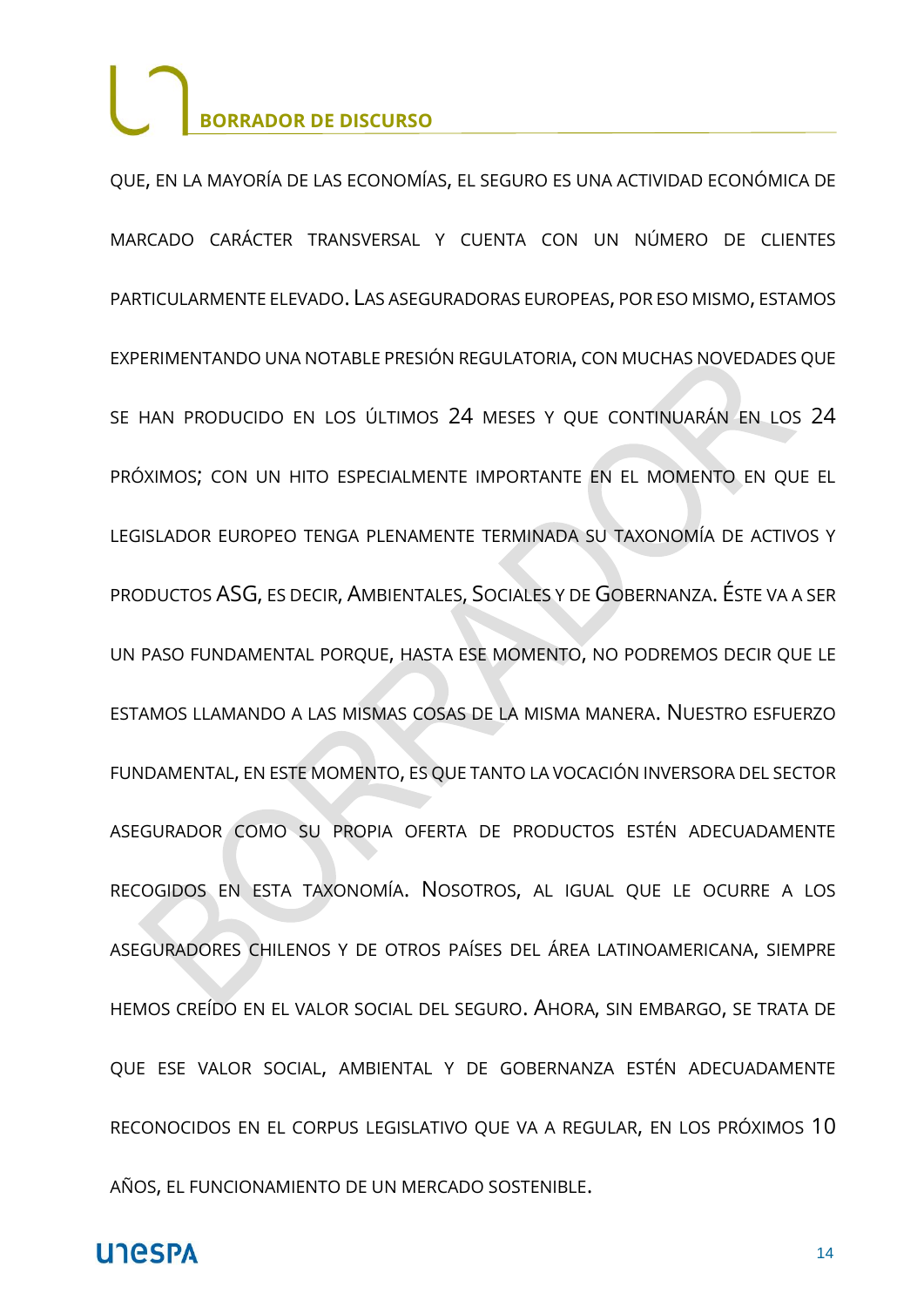TRANSPARENCIA, DIGITALIZACIÓN, COLABORACIÓN PÚBLICO-PRIVADA Y SOSTENIBILIDAD SON LOS CUATRO GRANDES EJES QUE CREO QUE VERTEBRAN EL PRESENTE Y EL FUTURO ASEGURADOR; SIN QUE NINGUNO DE NOSOTROS, EN REALIDAD, PUEDA AFIRMAR QUE SABE QUÉ ES LO QUE NO ESPERA EN ESE FUTURO, PROBABLEMENTE PORQUE TODAVÍA NO ESTÁ ESCRITO Y PUEDE EVOLUCIONAR DE MUCHAS FORMAS DIFERENTES. PERO, EN REALIDAD, ESTE DESCONOCIMIENTO DA IGUAL. CONOCER EL FUTURO ES UNA AMBICIÓN PROPIA DE PERSONAS INSEGURAS. LA OBSESIÓN POR CONOCER EL FUTURO, EN EFECTO, NACE DE LA INCERTIDUMBRE QUE SE SIENTE EN EL PRESENTE. LA ACTITUD CORRECTA FRENTE AL FUTURO NO ES EMPEÑARSE EN SABER QUÉ PASARÁ AHÍ; SINO TENER LA CONVICCIÓN DE QUE, CUALQUIERA QUE SEA LA COSA QUE PASE, UNO ESTARÁ AHÍ PARA VERLA, Y PARA GESTIONARLA.

LA GESTIÓN ASEGURADORA TIENE MUCHAS VIRTUDES. PERO NINGUNA DE ELLAS ES TAN VALIOSA COMO ÉSA QUE LOS ASEGURADORES, EN TODOS LOS RINCONES DEL MUNDO, HAN DEMOSTRADO SOBRADAMENTE EN LAS ÚLTIMAS DÉCADAS: LA CAPACIDAD DE GESTIONAR EL CAMBIO. PORQUE, COMO HE DICHO, LO IMPORTANTE NO ES CONOCER LA DIRECCIÓN DEL CAMBIO; LO IMPORTANTE ES TENER LA HABILIDAD DE GESTIONARLO, VAYA A DONDE VAYA. HACE UN RATO ME HE REFERIDO A LO DISTINTO QUE ERA EL ENTORNO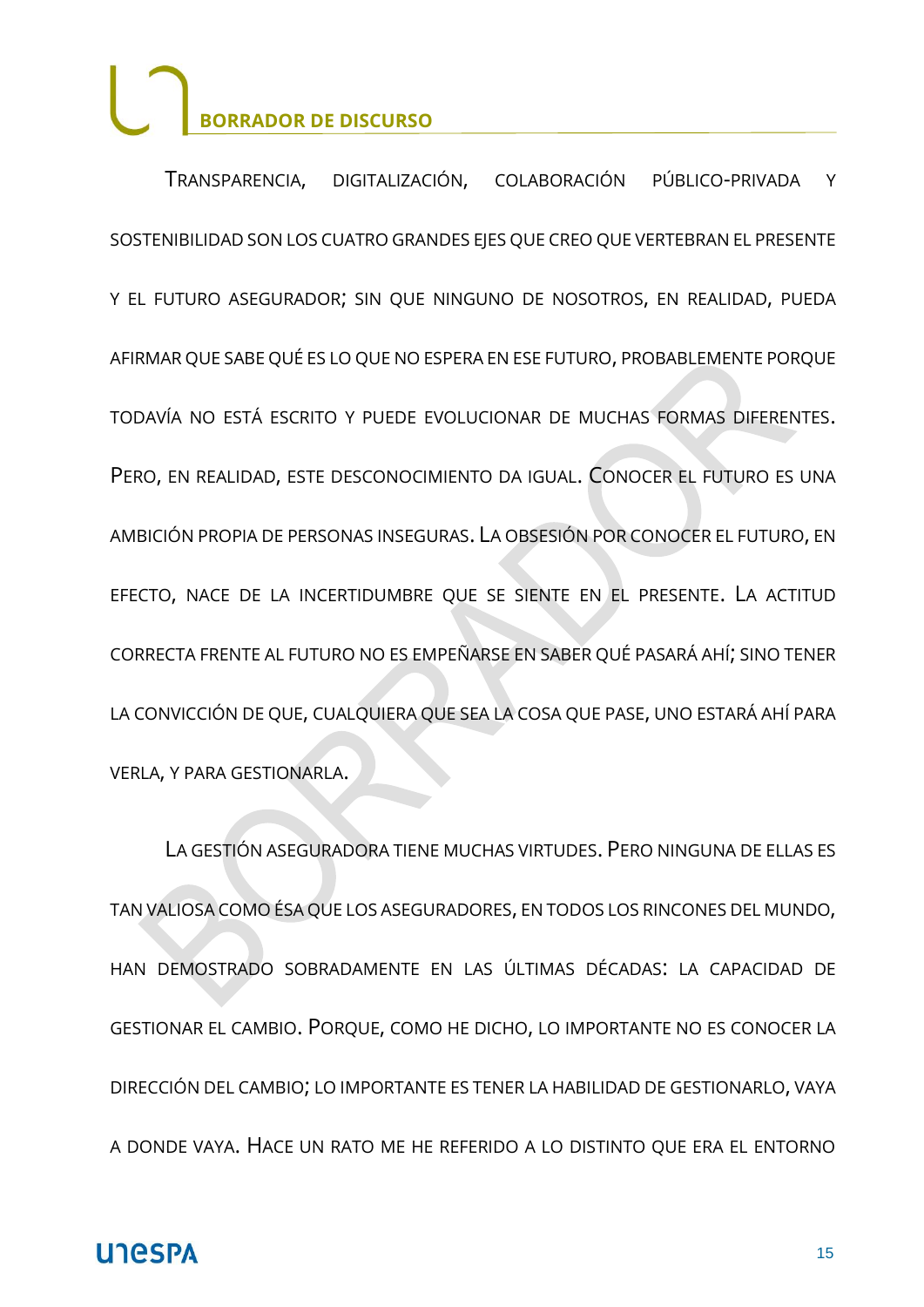ASEGURADOR ESPAÑOL CUANDO YO COMENZABA. SI OBSERVAN USTEDES EL GRÁFICO HISTÓRICO DE ALGUNA DE LAS MAGNITUDES BÁSICAS DEL SEGURO ESPAÑOL (POR EJEMPLO, LAS PRIMAS) CON SUFICIENTE ÁMBITO HISTÓRICO, VERÁN QUE NADA, NI DE LEJOS, HA SIDO TAN RELEVANTE PARA LA ACTIVIDAD ASEGURADORA COMO EL AÑO 1986, QUE FUE EL AÑO QUE ESPAÑA ENTRÓ EN LA ENTONCES LLAMADA COMUNIDAD ECONÓMICA EUROPEA. A PESAR DE QUE EL SECTOR ASEGURADOR Y SU REGULADOR FUERON ENORMEMENTE PERSPICACES, APROBANDO UNA LEY GENERAL EN 1984 QUE YA ADELANTABA MUCHOS DE LOS EFECTOS QUE LUEGO TENDRÍA LA INTEGRACIÓN EN LA HOY CONOCIDA COMO UNIÓN EUROPEA MARCÓ UN GIRO COPERNICANO. EN 1986, LA COBERTURA MÍNIMA DEL DAÑO CORPORAL EN EL SEGURO OBLIGATORIO DE AUTOS ERA DE 12.000 EUROS; 9 AÑOS DESPUÉS, ERA DE 337.000 EUROS, Y 20 AÑOS DESPUÉS, DE 70 MILLONES DE EUROS.

¿HACIA DÓNDE CAMINA ESTE MARCO INDEMNIZATORIO? ¿QUÉ NIVEL DE INTEGRACIÓN TENDRÁ PARA LAS NUEVAS FORMAS DE MOVILIDAD URBANA? SON PREGUNTAS INTERESANTES. PERO LO VERDADERAMENTE INTERESANTE ES TENER LA SENSACIÓN, O MEJOR DICHO, LA CONVICCIÓN, DE QUE, MARCHEN EN LA DIRECCIÓN QUE MARCHEN ESTOS RETOS Y NECESIDADES, EL SEGURO LOS GESTIONARÁ. ESTO SIGNIFICA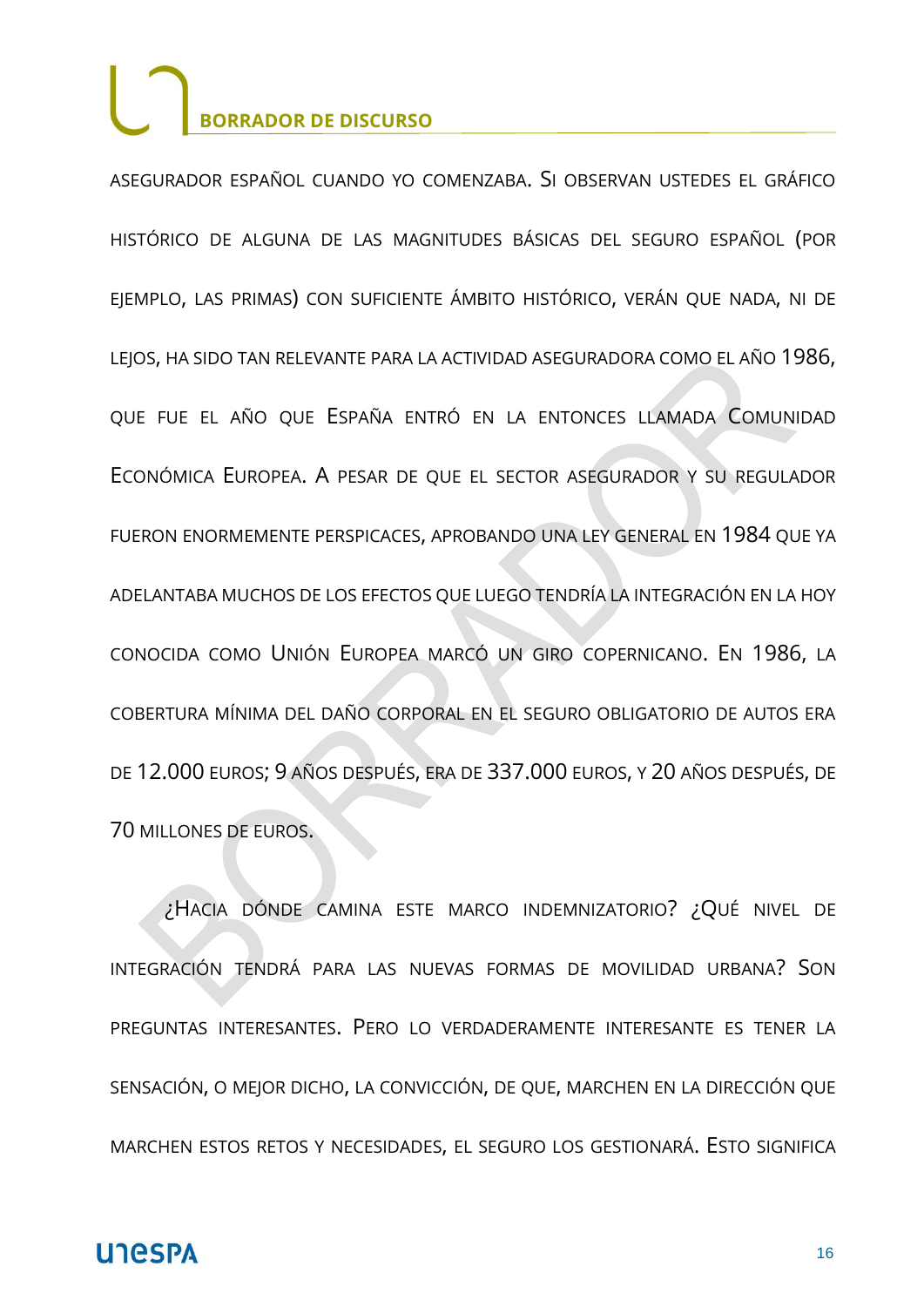ENTORNOS DE GESTIÓN ABIERTOS, SIEMPRE ESTRECHAMENTE VINCULADOS A LA REALIDAD, CON POLÍTICAS CONSTANTES DE CAPTACIÓN Y RETENCIÓN DEL TALENTO QUE PERMITAN MANTENER LA ALTA CALIDAD QUE TIENE EN TODOS LOS PAÍSES EL CAPITAL HUMANO ASEGURADOR. SIEMPRE HE PENSADO QUE MUCHO MÁS IMPORTANTE QUE SER BUENO TRAZANDO ESTRATEGIAS, LO QUE HAY QUE SER ES BUENO ENTENDIÉNDOLAS, ASUMIÉNDOLAS Y, POR CIERTO, ABANDONÁNDOLAS EN EL MISMO SEGUNDO EN QUE DEJAN DE SER ÚTILES.

ANTES DE TERMINAR, SIN EMBARGO, HAY UN DETALLE MÁS DEL QUE QUIERO HABLARLES. UN DETALLE QUE NO FORMA PARTE DE NUESTROS RETOS COMO ASEGURADORES, PERO QUE TIENE LA POTENCIALIDAD DE HACER QUE TODOS ESOS ESFUERZOS SEAN INÚTILES.

UNA DE LAS COSAS QUE CON MÁS FRECUENCIA TIENE QUE EXPLICAR UN ASEGURADOR A TERCEROS AJENOS AL SECTOR ES QUE SOMOS UNA ACTIVIDAD REGULADA Y SUPERVISADA HASTA EN SU ÚLTIMO DETALLE. OTRAS ACTIVIDADES ECONÓMICAS CUENTAN CON LEGISLACIONES MARCO QUE LOS AGENTES INTERPRETAN EN SU DÍA A DÍA. NOSOTROS, NO. LOS ASEGURADORES NO TENEMOS LEGISLACIONES MARCO, SINO UN ENTORNO LEGAL EXTRAORDINARIAMENTE METICULOSO, FORMADO POR UN GRAN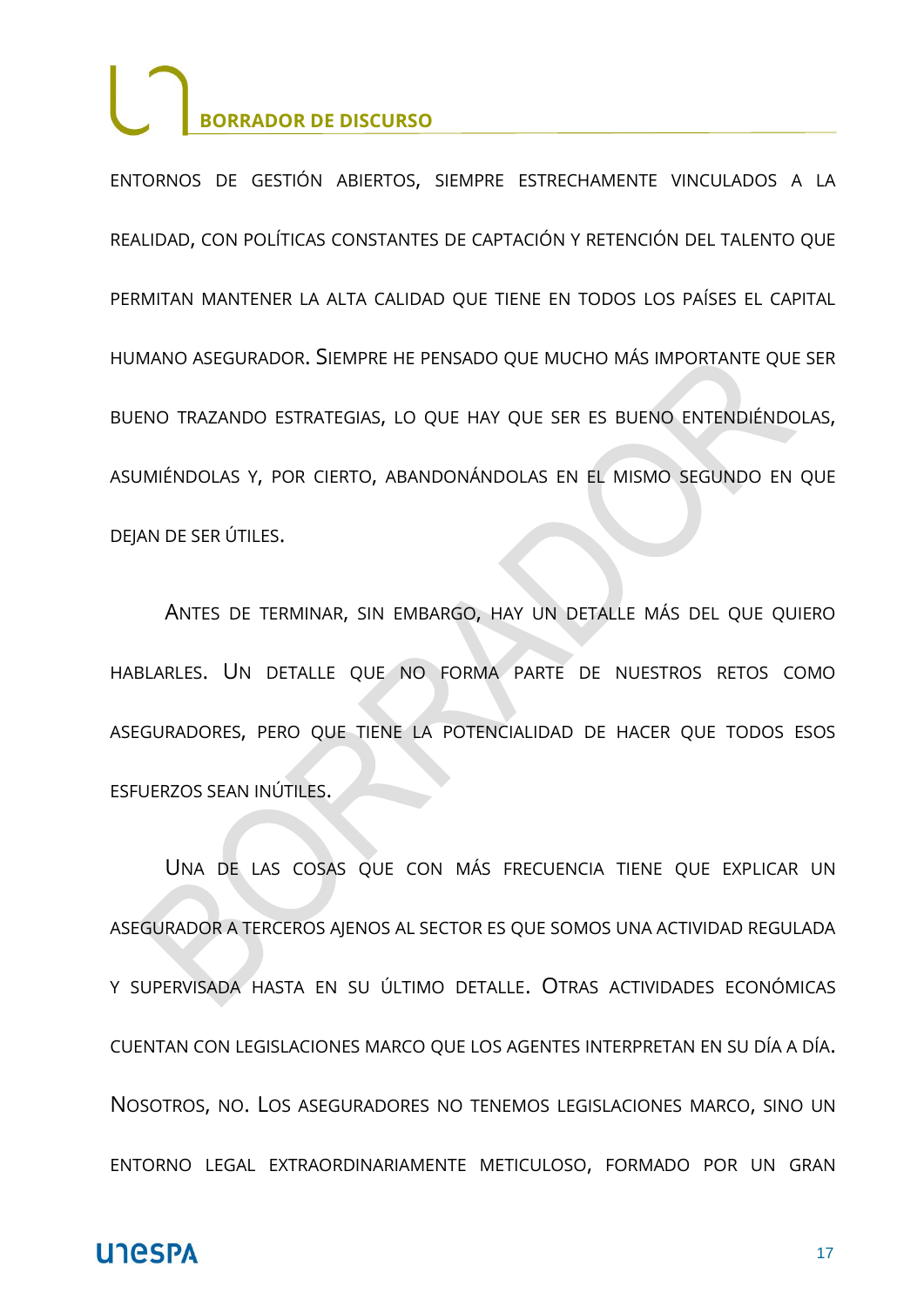NÚMERO DE LEYES, DECRETOS, REGLAMENTOS, DIRECTRICES, CONSULTAS, ÓRDENES, DIRECTIVAS, ACTOS DELEGADOS, QUE LO REGULAN TODO. A NOSOTROS, LA LEY NO NOS DICE SÓLO QUE TENEMOS QUE INFORMAR; NOS PRESCRIBE QUÉ DEBEMOS CONTAR Y CÓMO HACERLO. A NOSOTROS, LA LEY NO NOS DICE SÓLO QUE TENEMOS QUE CONSTITUIR PROVISIONES; ADEMÁS, NOS PRESCRIBE SU CÁLCULO.

CON ESTO LES QUIERO DECIR QUE NUESTRA OBLIGACIÓN, OBVIAMENTE, ES DISEÑAR LAS MEJORES ESTRATEGIAS EN BENEFICIO DEL SECTOR Y SU EFICIENCIA. PERO NECESITAMOS QUE LA LEGISLACIÓN ESTÉ ADECUADAMENTE ACOPLADA CON ESAS ESTRATEGIAS. TOMEN EL EJEMPLO DE LA DIGITALIZACIÓN. DIGITALIZAR UNA RELACIÓN ASEGURADORA NO ES CUESTIÓN SÓLO DE INVERTIR RECURSOS Y CREATIVIDAD EN CREAR UN CANAL DIGITAL ASEGURADOR-CLIENTE. DIGITALIZAR UNA RELACIÓN PASA, TAMBIÉN, PORQUE LA LEY, POR EJEMPLO, ADMITA QUE EL GESTO DE APRETAR UN BOTÓN EN UNA PANTALLA ES ASUMIBLE A LA FIRMA FÍSICA. PORQUE SI NO EXISTE ESTA ADMISIÓN LEGAL, EL ASEGURADOR, POR MUCHO QUE TENGA LOS MEDIOS Y LA CREATIVIDAD PARA CREAR EL CANAL DIGITAL, NO LO HARÁ. NO LO HARÁ PORQUE, ANTE EL PELIGRO DE CREAR UN MODO DE RELACIÓN ILEGAL O ALEGAL, SU DECISIÓN RACIONAL NO HA DE SER SINO RETRAERSE.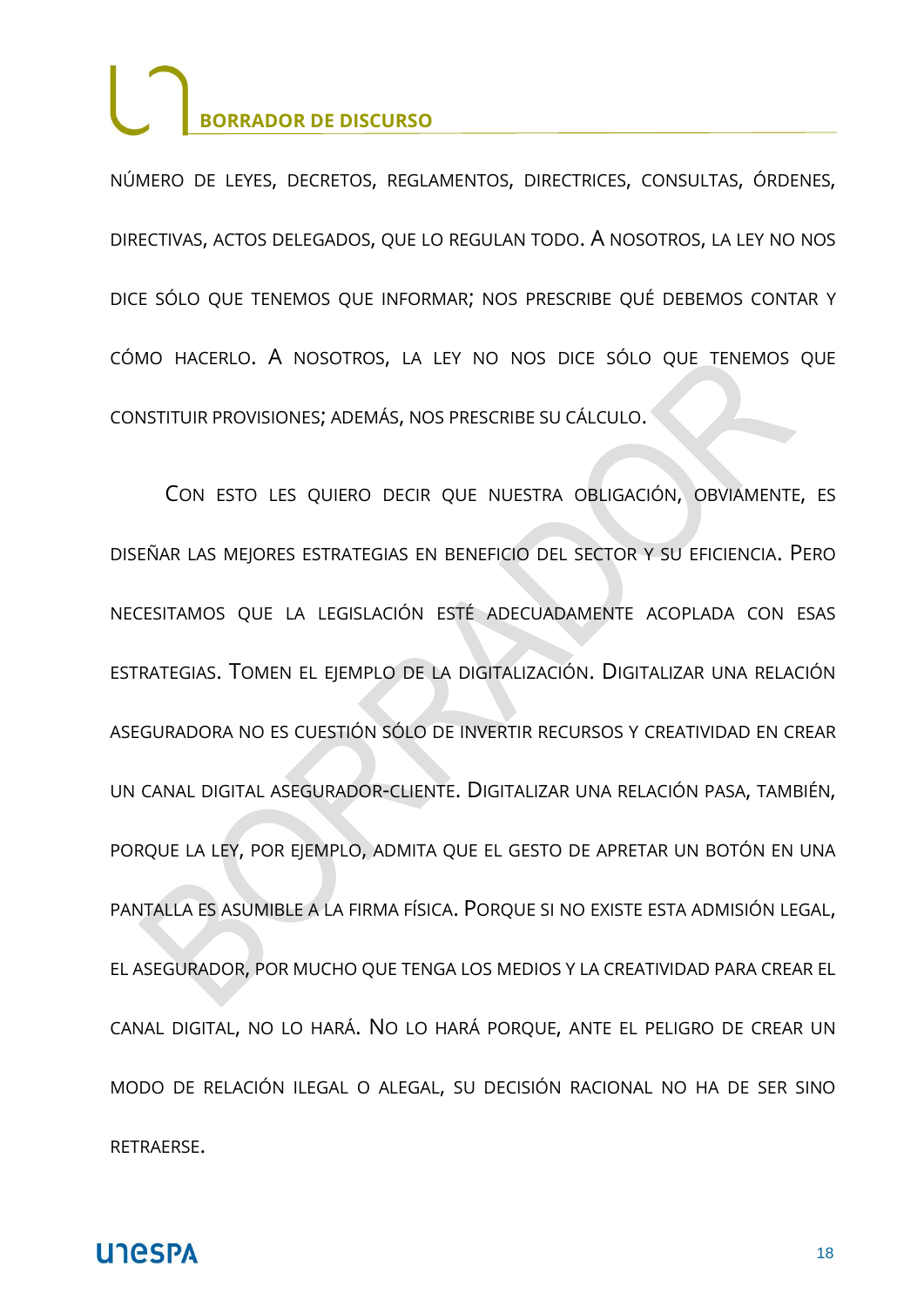EN EL SECTOR ASEGURADOR, PUES, LA GESTIÓN DEL SIGLO XXI EMPIEZA POR EL DISEÑO DE LEYES DEL SIGLO XXI. LEYES BUENAS, DE CALIDAD, FLEXIBLES, ADAPTABLES A LOS TIEMPOS, ADECUADAMENTE APOYADAS EN LA CREATIVIDAD DEL EMPRENDEDOR, POR SUPUESTO SIN OLVIDAR NUNCA EL CARÁCTER TUITIVO DEL CLIENTE QUE ES SU PRIMERA Y FUNDAMENTAL RAZÓN DE SER. LOS MERCADOS COMPETITIVOS TIENEN LEYES COMPETITIVAS.

EN EL AÑO 2021, EL SEGURO LATINOAMERICANO HA DEMOSTRADO UNA EVIDENTE CAPACIDAD DE RECUPERACIÓN. SEGÚN LOS DATOS DISPONIBLES, A JUNIO DEL AÑO PASADO Y PUBLICADOS POR FIDES, LAS PRIMAS EMITIDAS DE 12 MESES ESTABAN UN 6% POR ENCIMA DE LA CANTIDAD ANOTADA EN LOS MISMOS MESES DE 2020. EN DICHO PERIODO, CHILE HA CONSOLIDADO COMO EL SEGUNDO MERCADO CON MAYOR IMPORTANCIA ECONÓMICA DEL SEGURO: 3,5% DEL PIB; Y EL PRIMERO EN DENSIDAD, CON 546 PRIMAS POR HABITANTE Y AÑO, DOS VECES Y MEDIA LA RATIO DE LA REGIÓN. AMBOS EJEMPLOS, LATAM Y CHILE, ESTÁN TODAVÍA A UNA DISTANCIA DE RECUPERAR LAS CIFRAS DE 2019; PERO HEMOS DE RECORDAR QUE ESO ES ALGO QUE LE OCURRE TAMBIÉN AL RESTO DE SECTORES Y A LA ECONOMÍA EN GENERAL. SON DATOS QUE, EN MI OPINIÓN, CONFIRMAN LA ELEVADA CAPACIDAD DEL SECTOR ASEGURADOR